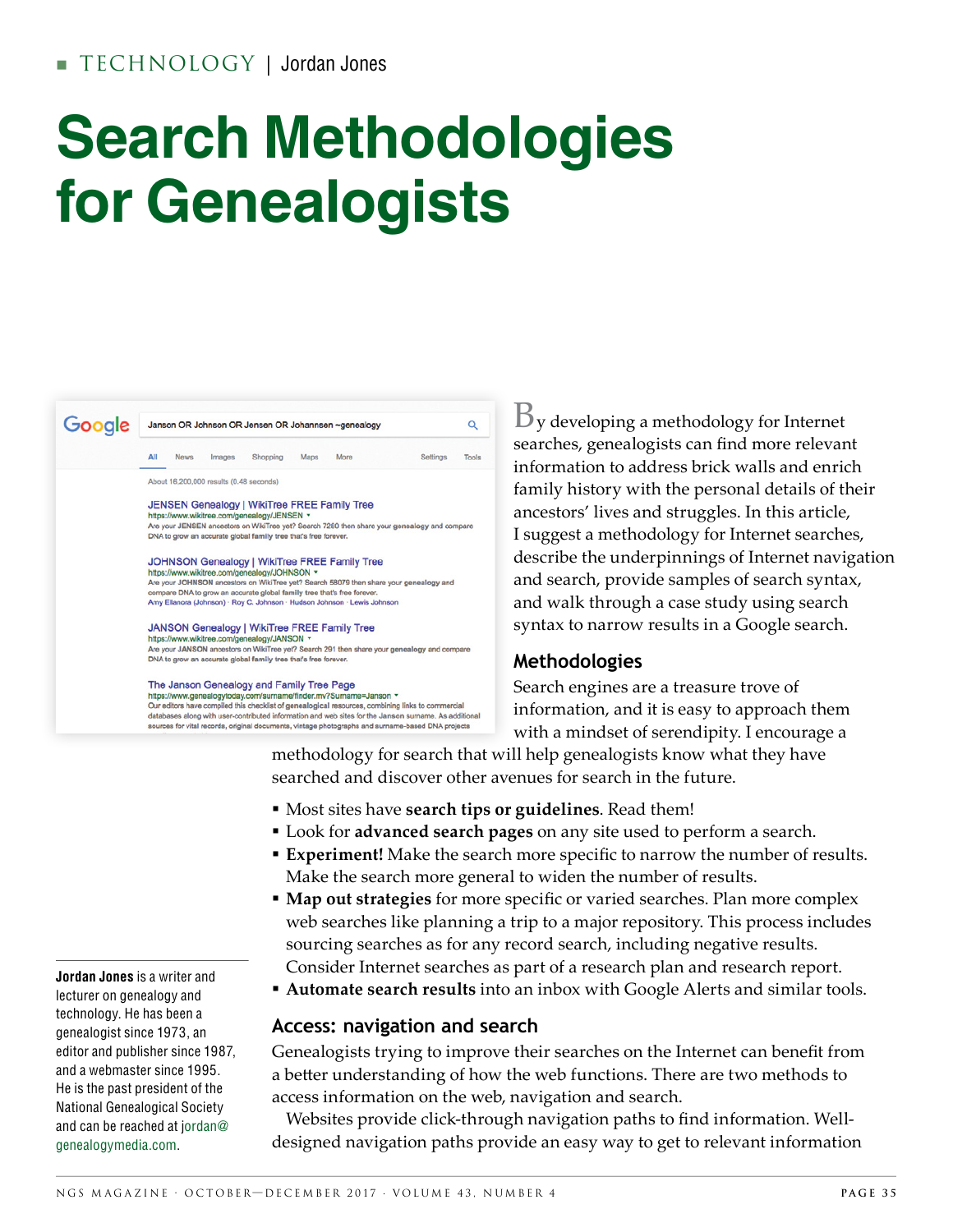simply by drilling down, click by click, into the content. The downside of navigation is that it can be cumbersome, especially for large quantities of information. An example of well-designed navigation is the Library of Congress's "Chronicling America: Historic American Newspapers," http:// chroniclingamerica.loc.gov/#tab=tab\_newspapers.

Search is helpful for discovering which website to navigate to, or when a navigation path to the information needed on a site is not obvious.

While web designers focus on access through both search and navigation, the web is a vastly accelerating collection of information. The number of public web pages quadrupled between 2005  $(11.5 \text{ billion})$ <sup>1</sup> and 2017 (47 billion).<sup>2</sup> It takes powerful search skills to find relevant genealogical data.

Search is on the cusp of some very important changes. Artifcial intelligence will allow generic search engines like Google and genealogy-specific search engines like Linkpendium, Ancestry, and MyHeritage to better understand what is being sought, by processing the user's natural language and the natural language meaning of the documents ingested. These are promising but still nascent developments. For the moment, search is still best done in a more rudimentary way.

#### **How do search engines work?**

To perform a search, a web search engine needs to do the following:

- § **Gather**—By "crawling" through links on the web using software "spiders," a search engine gathers the information it will use to provide search results. Crawling is limited in two ways.
	- Login or navigation requirements: Some web pages are not accessible to spiders because of the technology used or because of login requirements. These sites, including many genealogy sites, are considered part of the "dark web" because they are not accessible in search engines.
	- Site owner requests for inclusion or exclusion of URLs: Webmasters use a file called robots.txt to request limitations to crawling. Conversely, a sitemap suggests pages to search, and can include pages not directly available to the search tool.
- § **Organize**—The search engine "indexes" the sites it has crawled by creating and managing a series of relationships between index terms (words and phrases) and URLs (websites).
- § **Cache**—Some web search applications (such as Google) store all the pages they crawl. This capability allows viewing of what was on the webpage at the time the search engine crawled it, in case the page changed or moved some time after being crawled and before the serving up of search results.
- § **Rank**—Links delivered are ranked in terms of relevance (is the term in the title, the metadata, or some other prominent place on the website?), popularity (how many pages link to it?), authoritativeness, and other criteria. The details of ranking algorithms are tightly held secrets, often called "the secret sauce." Search Engine Optimization (SEO) is a field dedicated to improving site rank based on some understanding of page-ranking algorithms.
- § **Search**—Understanding the previous operations will help get better search results.

#### **Genealogical searching**

So how do researchers access the desired genealogical information? Search can be divided into two modes, both useful to genealogists:

- § **Keyword**—Every signifcant word is part of the search (Google, NewspaperArchive, Fold3).
- § **Database**—Words are searched against particular felds in a database, such as "surname" or "state." This type of search is done in the major genealogy sites including Ancestry, Fold3, GenealogyBank, NewspaperArchive, FamilySearch, and SteveMorse.org.

It is important to keep in mind the kind of search being performed. A full-text search may not be able to distinguish a surname from any other word. One factor that makes Google search such a powerful tool is its ability to fine-tune searches in a number of ways. Despite the fact that Google has many of the downsides of simple full-text search, symbols can narrow the search down to more relevant results. Below are some search strategies that should be part of the search toolkit.

Websites cited in this article were viewed on 10 May 2017.

<sup>1.</sup> A. Gulli and A. Signorini, "The Indexable Web is More than 11.5 Billion Pages," https://pdfs.semanticscholar.org/cd80/fccb92b64eeeb3459b65dd434 f55fb916980.pdf.

<sup>2.</sup> Maurice de Kunder, World Wide Web Size, http://www.worldwidewebsize.com.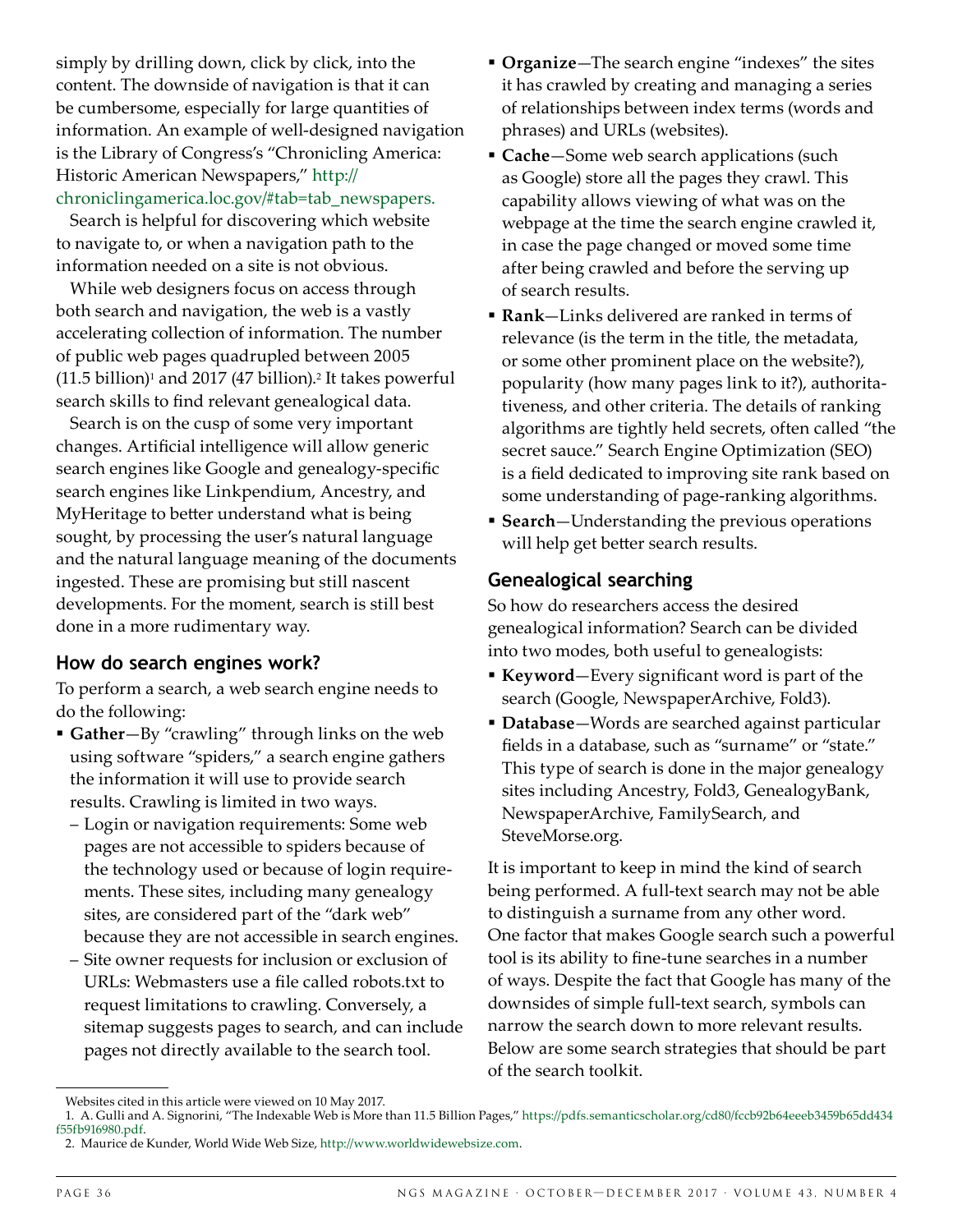The following examples relate to searches for Jane Graham (1811–1854). The text inside the square brackets is typed literally into a search engine to get the result.

#### **Basic searches**

§ **Word**—Find pages that include "Jane" and "Graham."

 Google: [Jane Graham]. To ignore plurals and synonyms and search for a term exactly as typed, enclose the term in quotation marks. [Jane Graham "barn"]

- § **Phrase**—Find pages that include "Jane Graham." Google: ["Jane Graham"] finds only pages with the exact phrase "Jane Graham" and ignores pages that have only phrases such as "Jane Eliza Graham."
- § **Proximity**—Find pages where "Jane" is near "Graham."

 Google: [Jane \* Graham OR Graham \* Jane] fnds "Jane Eliza Graham," "Jane 'Liza' Eliza Graham," and "Graham, Miss Jane," but not "Jane Graham" or "Graham, Jane."

§ **Boolean**—AND/OR/NOT

 Google: ["Jane Graham" OR "Graham, Jane"] finds pages where Jane Graham is listed, whether or not she is listed surname first or given name first.

### **Advanced searches**

§ **Synonym or "like"—**Find pages with words like the search term or phrase. This search is more useful outside genealogy, but it has some similarity to a Soundex search.

 Google: A search for [~genealogy] returns results about genealogy and family history.

§ **Wildcards**—Some sites allow wildcards (\*\_?) to replace one or more characters. Check the site's guidelines. These symbols are very handy for checking occurrences of variably-spelled surnames.

 Ancestry.com: ? replaces one character; \* replaces zero to five characters. Names must contain at least three non-wildcard characters.

 Google: \* replaces one or two whole words. There is no wild card for less than a word on Google. For multiple surname spelling searches on Google, use the Boolean OR operator [Johnson OR Jensen OR Johannsen].

- § **Exclude word**—Find pages that don't include a particular word. Google: [Jane Graham -Eliza]
- § **Exclude phrase**—Find pages that don't include a particular phrase. Google: [Jane -"Eliza Graham"]
- **Include specific site**-Find pages in a specific site, such as usgenweb.org, where a search term appears. Google**:** [site:www.usgenweb.com Graham]
- **Exclude specific site-Find pages where a search** term appears, but exclude a specific site. Google: [-site:www.usgenweb.com Graham]
- § **Location—**City, county, state, or other locale can narrow search results drastically.

 Google: ["Jane Graham" "Monroe County"]. Major genealogy sites, Flickr, and others provide felds to narrow searches by location.

- **Record type**—Birth certificate, obituary, newspaper. Google: ["Jane Graham" newspaper]. Major genealogy sites provide methods for limiting searches to particular record types.
- § **Individual databases**—Databases for particular records or kinds of information.

 Google: Image Search, Map Search. Major genealogy sites, Flickr, and others provide tools for limiting searches to specifc databases or tag clouds, or groups of related user-contribution tags or descriptors.

#### **Special Google search features**

- § **Search types**—News, Videos, Images, Personal. Google's search results page allows focus on these diferent facets of results. The Personal results are based on the user's Google account (if logged in) and recent searches.
- § **Searches limited by time**—Search recent pages. After running a search, click "Tools" on the right to see a new pull-down menu that says "Any time." Choose a time period to search based on when the content was updated.
- **Example 3 Searches focused on content type-Narrow the** search to images (including images of documents), videos, blogs, voice (for voicemail in Google Voice), news (including recent obituaries), books, social media. Search starting with a picture, not text, using Google Goggles on a smart phone or Images search on Google's main page.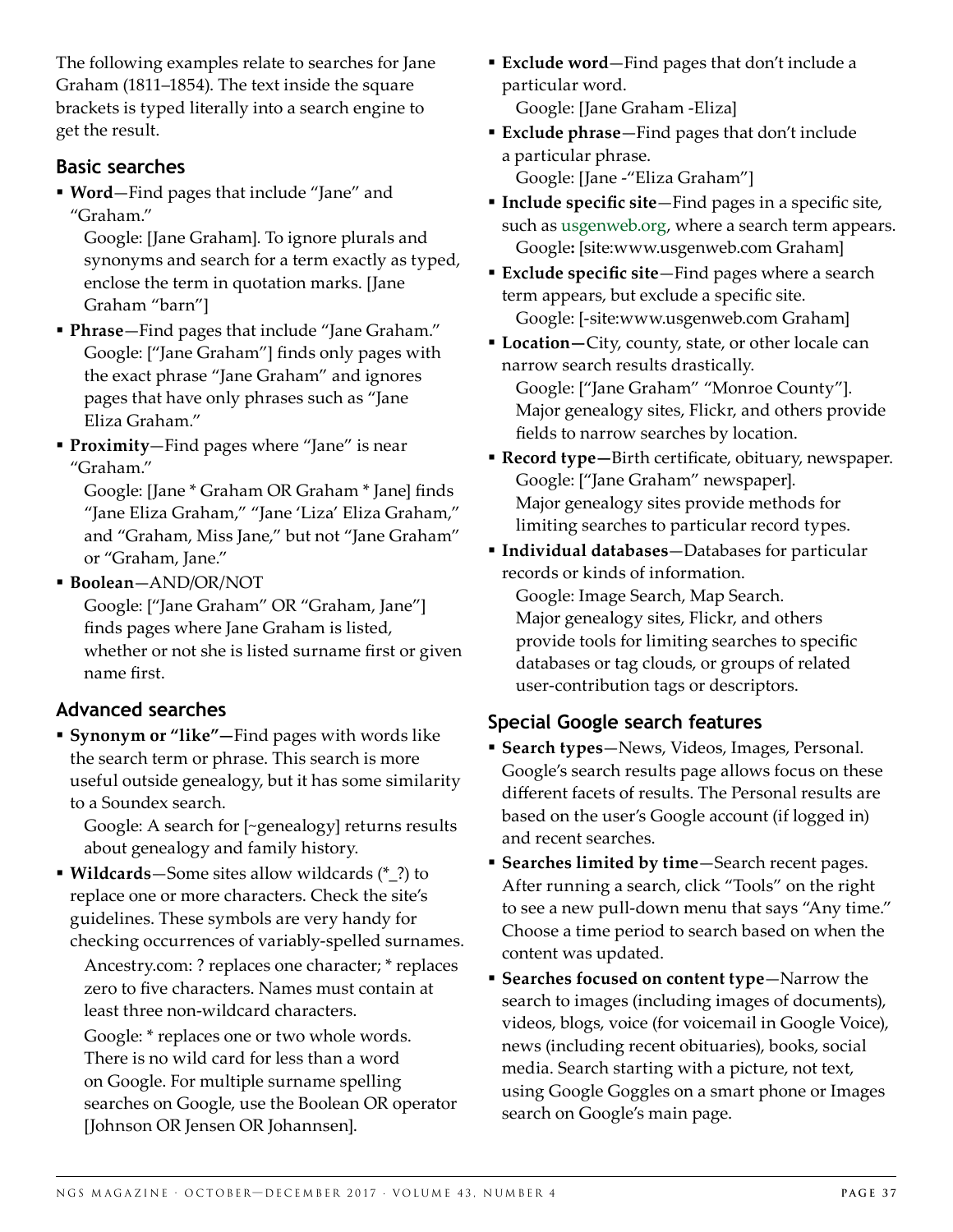- § **What words were used when**—Google Ngram Viewer (https://books.google.com/ngrams) tracks the currency of words in the millions of volumes in Google Books. It's handy to understand when words became popular or passé.
- § **Shopping**—Google Shopping can be used for quick comparison pricing for that next scanner.
- @—Search social media, such as @Twitter or @Facebook.
- § **Related sites**—Find results on sites that have similar content to a specifed site. For example, [related:Ancestry.com] fnds results on sites that Google determines have similar content to Ancestry.com.
- § **Numerical range**—Find results that include any numbers within a range. This search works well with years and any other types of numbers. The syntax consists of the starting number followed by two periods and the ending number of the range: [1811..1854].

3. Google, https://www.google.com. Various searches.

#### **Case study: Jane Graham**

Using these strategies, including searching by phrase and searching by location, I was able to narrow down results for my ancestor Jane Graham from 51.2 million to seven, or by a factor of 7.3 million.3

- § A simple search for [Jane Graham] yielded 52.2 million results. **<sup>A</sup>**
- Making this a phrasal search ["Jane Graham"] reduced this to 279,000 results. **<sup>B</sup>**
- Adding a place to the query, and making the place a phrase ["Jane Graham" "Monroe County"] reduced results to 2,760. **<sup>C</sup>**
- Adding a year ["Jane Graham" "Monroe County" 1854] reduced the results list further, to 728. **<sup>D</sup>**
- Making the date a date range ["Jane Graham" "Monroe County" 1811..1854] further reduced results to 81. **<sup>E</sup>**

At this point, I had whitled the millions of results down to something manageable. But let's assume I know the publication is recent. If I narrow the search to pages published in the past year, I get down to seven results. **<sup>F</sup>**